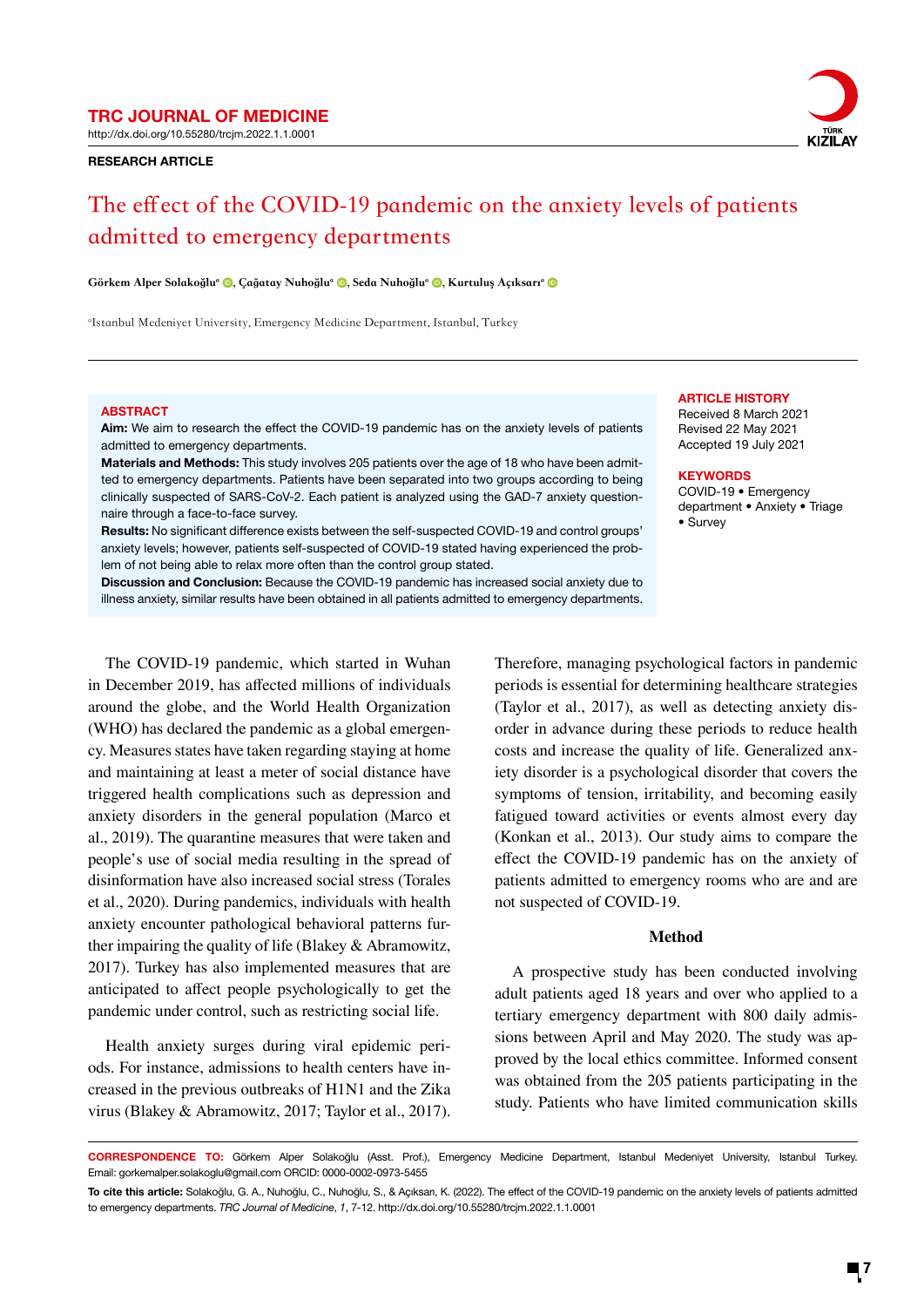due to their mental status, who are aphasic due to cerebrovascular diseases, who were assessed below triage-level T4 according to Manchester Triage Scale, or who have a history of previous psychiatric disease were excluded from the study. We noted the ages, genders, and chronic diseases of the patients with symptoms considered to be associated with the COVID-19 symptomatology, as well as their General Anxiety Disorder-7 (GAD-7) scores.

To provide isolation for viral transmission, our emergency department is divided into clean and contaminated areas. The initial evaluation is performed by the emergency medicine nurses and practitioners in a prefabricated triage outpost implemented outside the emergency department. The patients not suspected of COVID-19 are directed to the non-contaminated area of the emergency room, while those suspected of COVID-19 are led to the predesignated area where the surveys are performed. Patients suspected of COVID-19 are divided according to the triage system dictated by WHO and the local infectious disease committee. Our study separates the patients two groups: those suspecting themselves of COVID-19 and those not. The self-suspected COVID-19 group is defined as patients demanding to be examined by a physician as to whether they have COVID-19 symptomatology or not in addition to having at least one of the clinical parameters (i.e., fever > 380 C, cough, shortness of breath, COVID-19 exposure). The control group consists of patients triaged as T5 according to the Manchester Triage Scale with minor symptoms such as sore throat or coughing apart from upper airway disease symptoms. A generalized anxiety score was measured by applying the GAD-7 to each group of patients. Physicians performed the survey interviews face-to-face after the initial medical evaluation and discharge. GAD-7 is a short self-report test evaluating generalized anxiety disorder and was developed according to DSM-IV criteria (Abar et al., 2017). This 7-item four-point Likert scale evaluates patients' experiences over the last 2 weeks. GAD-7 is a paper-and-pencil scale that scores patients cumulatively according to each item asked  $(0 = none, 1 = seven$  days,  $2 = more than half of the days of the week,$ 3 = almost every day). Total scores from the scale of 5, 10, and 15 mark the respective cut-off points for mild, moderate, and severe anxiety. The test has been validated for the Turkish population (Konkan et al., 2013).

### **Statistical Analysis**

The statistical analyses in our study have been performed using the package program Number Cruncher Statistical System (NCSS): Statistical Software (NCSS, 2007).

When evaluating the data, the distribution of variables has been examined using the Shapiro - Wilk normality test in addition to descriptive statistical methods (mean, standard deviations), the independent t-test was used to compare the normally distributed variables in binary groups, and the chi-square test was used to compare the qualitative data. The results have been evaluated at a significance level of *p* < 0.05.

# **Results**

A total of 205 patients enrolled in the study. Of these patients  $n = 94$  (45.8%) are male, and  $n = 111$  (54.2%) are female. The COVID-19 group consists of  $n = 86$  patients ( $n_{\text{male}} = 34$ ;  $n_{\text{female}} = 52$ ). The control group consists of  $n = 119$ patients ( $n_{\text{male}} = 60$ ;  $n_{\text{female}} = 59$ ). The average age is 36.15  $\pm$  14.33 years for the control group and 44.21  $\pm$  19.42 for the COVID-19-suspected group. The mean age of the COVID-19-suspected group is seen to be statistically significantly higher than that of the control group ( $p = 0.001$ ). The age and gender distributions of patients and relationships between the parameters with GAD-7 scores are given in Table 1.

|              |            | <b>Control Group</b> |        | <b>COVID 19 Group</b> |        | p        |
|--------------|------------|----------------------|--------|-----------------------|--------|----------|
| Age          |            | $36.15 \pm 14.33$    |        | $44.21 \pm 19.42$     |        | $0.001*$ |
| Gender       | Male(n)    | 60                   | 50.42% | 34                    | 39.53% | $0.123+$ |
|              | Female (n) | 59                   | 49.58% | 52                    | 60.47% |          |
| GAD-7        |            | $6.61 \pm 5.37$      |        | $7.12 \pm 4.13$       |        | $0.461*$ |
| $GAD-7 < 10$ |            | 82                   | 57.7%  | 60                    | 42.3%  | 0.770    |
| $GAD-7 > 10$ |            | 35                   | 55.6%  | 28                    | 44.4%  |          |

| Table 1                                         |
|-------------------------------------------------|
| Age, Gender, and GAD-7 Scores and Relationships |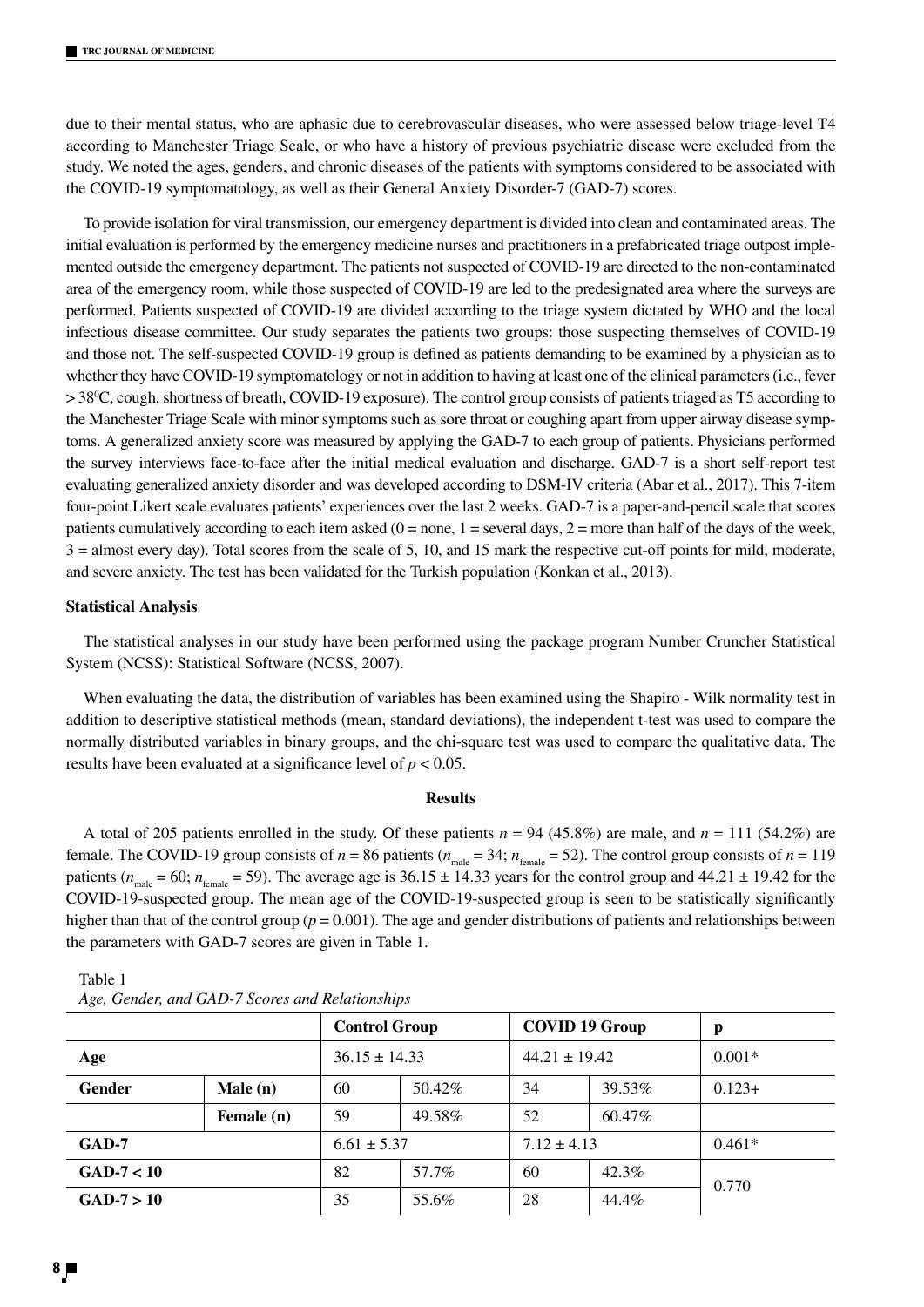Cronbach's alpha value for the GAD-7 Scale is found to be 0.854. No statistically significant correlation has been observed between GAD-7 scores and age for either group ( $r = -0.049$ ,  $p = 0.594$  for the control group;  $r = 0.118$ ,  $p =$ 0.280 for the COVID-19 group). No significant difference exists between identification of moderate-severe anxiety with respect to GAD-7 scores between those suspected themselves of having COVID-19 and those not. The mean GAD-7 score for the females in the control group has been found to be statistically significantly higher than their male counterparts ( $p = 0.0001$ ).

No statistically significant difference is observed between the GAD-7 score distributions of male and female patients in the self-suspected COVID-19 group  $(p = 0.064)$ . The distributions for the questions asked on the questionnaire are shown in Table 2. Thirty-one patients have chronic hypertension. The distribution of these patients is 17 (14.5%) of the 117 in the control and 14 (15.9%) of those in the self-suspected COVID-19 group. No significant difference exists between patients suspecting themselves of COVID-19 and their chronic hypertension in terms of their GAD-7 anxiety scores ( $p = 0.785$ ).

Table 2

*The Distribution of GAD-7 Questionnaire Parameters with COVID-19 and Control Group*

|                                                      | <b>Control</b><br>Group | COVID-19<br>Group | $p\dagger$ |  |
|------------------------------------------------------|-------------------------|-------------------|------------|--|
| Feeling nervous, anxious, or on edge                 | $1.21 \pm 1.13$         | $1.26 \pm 0.86$   | 0.475      |  |
| Not being able to stop or control worrying           | $0.81 \pm 0.96$         | $0.88 \pm 0.91$   | 0.405      |  |
| Worrying too much about different things             | $0.92 \pm 0.89$         | $0.87 \pm 0.91$   | 0.575      |  |
| Trouble relaxing                                     | $0.72 \pm 0.94$         | $1.13 \pm 0.76$   | 0.0001     |  |
| Being so restless that it's hard to sit still        | $0.83 \pm 0.98$         | $0.63 \pm 0.74$   | 0.276      |  |
| Becoming easily annoyed or irritable                 | $1.25 \pm 1.08$         | $1.33 \pm 0.94$   | 0.562      |  |
| Feeling afraid as if something awful might<br>happen | $0.86 \pm 0.98$         | $1.02 \pm 1.1$    | 0.369      |  |

## **Discussion**

We have evaluated whether the anxiety of patients self-suspected of COVID-19 differs from those not self-suspecting who were admitted to an emergency department with minor complaints. No significant difference in GAD-7 scores was found in these two patient groups. Our study determined GAD-7 scores to be moderate for both those self-suspected of COVID-19 and those in the control group. Patients currently admitted to the emergency department with higher anxiety levels compared to the normal population may also be a factor (Marco et al., 2019; Abar et al., 2017)those with mental health issues often have difficulty accessing care. Unfortunately, issues of anxiety and depression are frequently not addressed in the ED due to competing care priorities. This may lead to increased burden and overcrowding in EDs.\ nOBJECTIVE: This study related anxiety and depression with ED utilization and perceived barriers to care.\nMETH-ODS: To limit the impact of insurance coverage on ED utilization and access to care, a convenience sample of adults 45 to 85 years of age in the ED were surveyed. The Generalized Anxiety Disorder 7 and Patient Health Questionnaire 9 were used to measure anxiety and depression.\nRESULTS: A total of 251 subjects were enrolled. Severe anxiety was observed in 10% of patients, while moderately severe or severe depression was observed in 12%. Patients who were both severely anxious and depressed visited the ED nearly twice as often as nonanxious and nondepressed patients. The majority of patients cited at least one moderate barrier to care, and greater anxiety and depression scores were related to greater perceived barriers to care. Perceived barriers to care were more than three times higher among patients who were both anxious and depressed compared to those in patients who were neither depressed nor anxious and twice as high as in those who were either depressed or anxious ( $p < 0.001$ . This result may reflect that the anxiety effect from the COVID-19 pandemic may have generalized to the entire population. A study from the USA testing patients admitted to an emergency department found their median GAD-7 score to be 8; this means patients were already moderately anxious when they were admitted to the emergency department (Marchesi et al., 2004). The reasons for this could be barriers to getting health care in the emergency department, pain, or respiratory problems (Abar et al., 2017).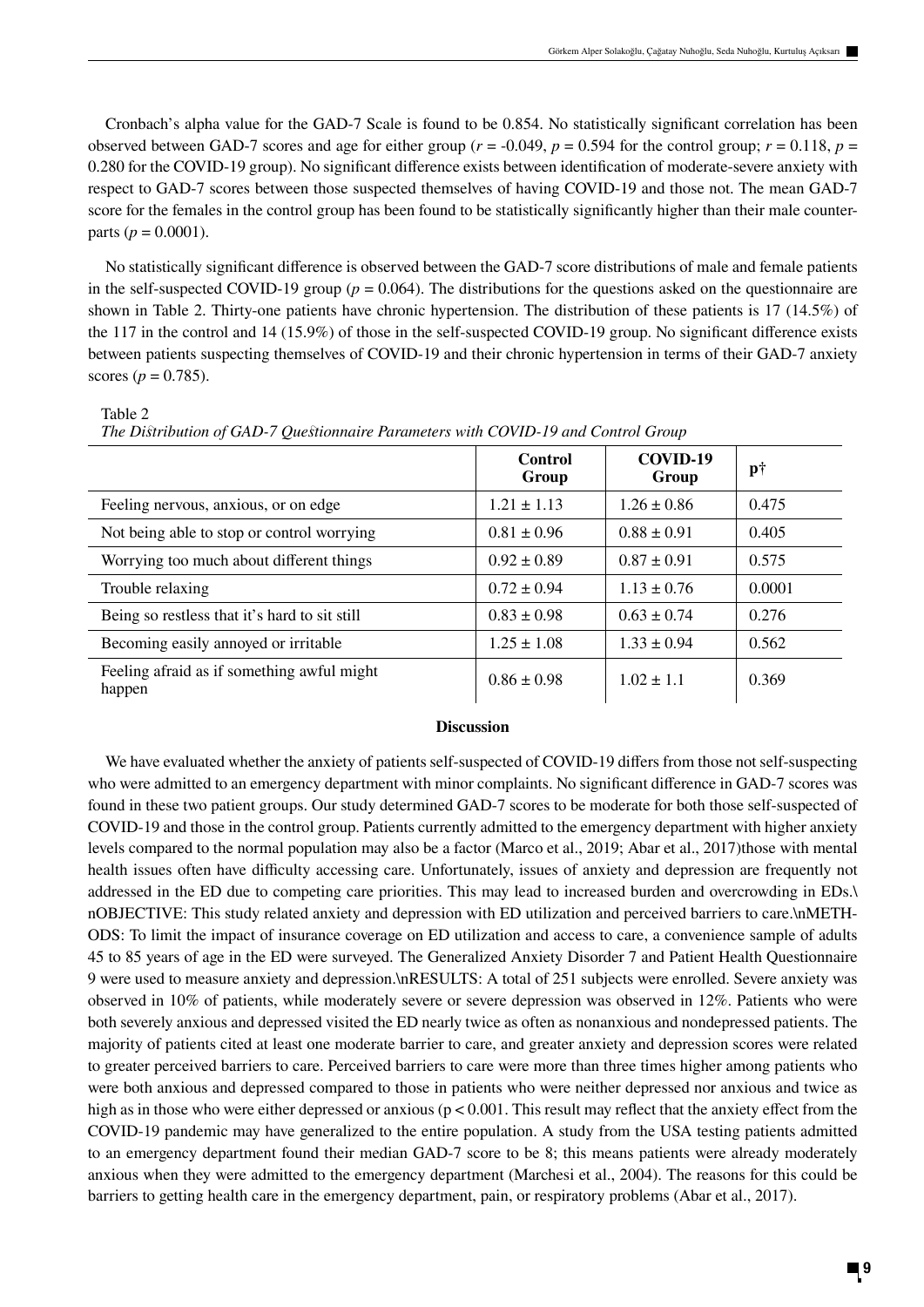The literature is abundant with online surveys aimed at determining the anxiety caused by COVID-19. For instance, researchers in one study found 35.1% of the general population to have anxiety (Hinz et al., 2017). In a study based on the Turkish population, anxiety scores were found to be lower (Özdin, & Bayrak, 2020). Although surveys conducted over the Internet reach more individuals in a shorter time, they are considered to be less reliable than face-to-face studies in terms of data quality (Heerwegh, & Loosveldt, 2008). As we have designated our study with face-to-face interviews, the self-reported anxiety scores might have been exaggerated.

Although the relationship between hypertension and anxiety is well-known, anxiety is generally attributed to incidental hypertension (Johnson, 2019). Our study has shown self-suspicion of COVID-19 and hypertension to have similar effects on anxiety. Social awareness campaigns from WHO and the Ministry of Health informing that hypertension is a risk factor for severe COVID-19 may explain the similar levels of anxiety between these patient groups.

Considering that the expressions of patients with generalized anxiety disorder differ according to gender and cultural factors, the pandemic can be said to be able to generate different mental responses in virtually every society (Asoglu et al., 2018). For example, lower depression, stress, and anxiety levels have been detected in Spain compared to China during the COVID-19 outbreak (Ozamiz-Etxebarria et al., 2020). Also, the study conducted by Daniel Kwasi Ahorsu et al on a COVID-19 fear scale in Iran found no difference to exist in terms of gender; this shows studies in this field to be affected by socio-cultural differences (Ahorsu et al., 2020). Our study found women's GAD-7 scores to be significantly higher in terms of anxiety levels, which parallels findings from studies previously conducted in Turkey and Germany (Hinz et al., 2017; Özdin & Bayrak, 2020). As our study is about the Turkish population being presented to an emergency department, its results may differ from studies conducted in other countries due to factors such as sociocultural structure and pandemic control policy.

Our study found the anxiety of patients applying to an emergency department to be higher compared to the current literature (Marchesi et al., 2004; Marco et al., 2019). Among the factors affecting the results of this study are emergency room admissions already having high anxiety and emergency services being the riskiest areas for disease transmission during pandemics. In this respect, emergency services may provide an appropriate occasion for screening for generalized anxiety during the pandemic.

The answers to the fifth question from the GAD-7 scale regarding the inability to relax are found to be statistically elevated in patients self-suspected of COVID-19. The literature has shown this parameter from the GAD-7 questionnaire to be sufficient for detecting anxiety and to be usable on patients who are not very willing to communicate (Micoulaud-Franchi et al., 2017). This parameter can be used in emergency departments to detect anxiety, but further studies should be performed for clarification.

# **Conclusion**

As the COVID-19 pandemic has increased social anxiety due to health anxiety, similar results were obtained in all the patients admitted to our emergency department. Generalized anxiety disorder is higher in women than in the whole population. Patients self-suspected of COVID-19 more often stated experiencing the problem of not being able to relax compared to the control group, and this parameter might be useful in future studies for scanning anxiety in emergency departments.

# **Limitations**

The main limitation of the study is the less numerous population sample being from one single healthcare center. Additionally, our study was performed in the first peak wave of the COVID-19 pandemic; these results might not reflect the anxiety of patients at the current time.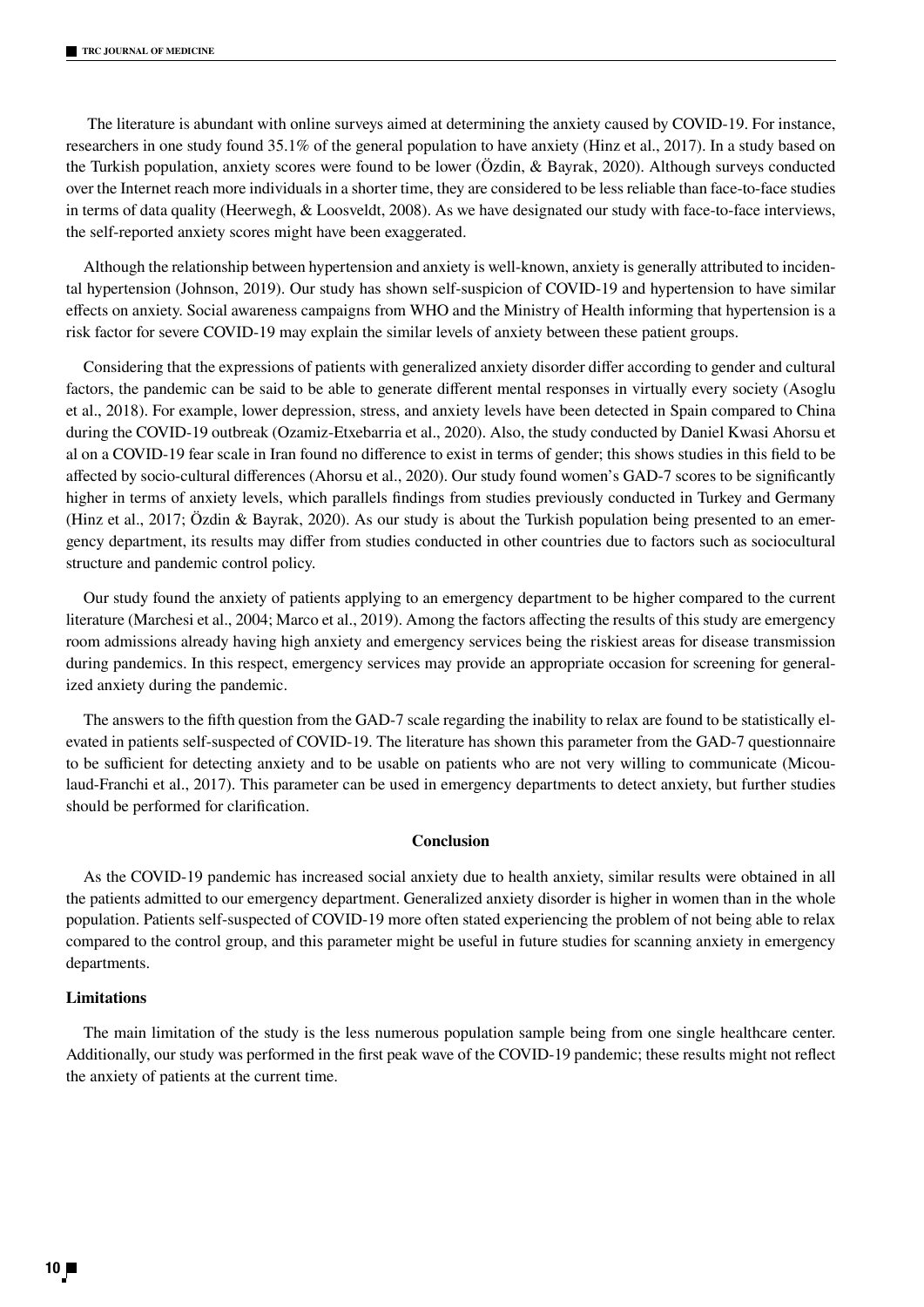### **Ethical approval**

This study was approved from Istanbul Medeniyet University Social and Human Sciences Ethics Committee.

#### **Authors' contribution**

All authors contributed equally to this manuscript.

**Peer-review** Externally peer-reviewed

**Funding** This research received no external funding.

### **Disclosure statement**

The authors report no conflict of interest.

## **Author's ORCID numbers**

| Görkem Alper Solakoğlu | 0000-0002-6936-4924 |  |  |
|------------------------|---------------------|--|--|
| Çağatay Nuhoğlu        | 0000-0003-4563-6419 |  |  |
| Seda Nuhoğlu           | 0000-0001-9244-8125 |  |  |
| Kurtuluş Açıksarı      | 0000-0002-0749-4651 |  |  |

# **References**

Abar, B., Holub, A., Lee, J., DeRienzo, V., & Nobay, F. (2017). Depression and anxiety among emergency department patients: Utilization and barriers to care. *Academic Emergency Medicine.*, *24*(10), 1286–1289.

Ahorsu, D. K., Lin, C.-Y., Imani, V., Saffari, M., Griffiths, M. D., & Pakpour, A. H. (2020). The Fear of COVID-19 Scale: Development and initial validation. *International Journal of Mental Health and Addiction*. http://dx.doi. org/10.1007/s11469-020-00270-8

Asoglu, M., Karka, I., & Pirinccioglu, F. (2018). Cultural reflections of the expressions of the anxiety of patients with generalized anxiety disorder. *Bezmialem Science*, *6*(4), 242–247.

Blakey, S. M., & Abramowitz, J. S. (2017). Psychological predictors of health anxiety in response to the Zika virus. *Journal of Clinical Psychology in Medical Settings*, *24*(3–4), 270–278.

Heerwegh, D., & Loosveldt, G. (2008). Face-to-face versus web surveying in a high-Internet-coverage population: Differences in response quality. *Public Opinion Quarterly*, *72*(5), 836–846.

Hinz, A., Klein, A. M., Brähler, E., Glaesmer, H., Luck, T., Riedel-Heller, S. G., Wirkner, K., & Hilbert, A. (2017). Psychometric evaluation of the Generalized Anxiety Disorder Screener GAD-7, based on a large German general population sample. *Journal of Affective Disorders*, *210*, 338–344. https://doi.org/10.1016/j.jad.2016.12.012

Johnson, H. M. (2019). Anxiety and Hypertension: Is there a link? A literature review of the comorbidity relationship between anxiety and hypertension. *Current Hypertension Reports*, *21*(9), 66. https://doi.org/10.1007/s11906-019-0972-5

Konkan, R., Şenormanci, Ö., Güçlü, O., Aydin, E. Z., & Sungur, M. (2013). Yaygın Anksiyete Bozukluğu-7 (YAB-7) testi Türkçe uyarlaması, geçerlik ve güvenirliği [Validity and reliability study for the Turkish Adaptation of the Generalized Anxiety Disorder-7 (GAD-7) Scale]. *Noropsikiyatri Arşivi*, *50*(1), 53–59.

Marchesi, C., Brusamonti, E., Borghi, C., Giannini, A., Di Ruvo, R., Minneo, F., Quarantelli, C., & Maggini, C. (2004). Anxiety and depressive disorders in an emergency department ward of a general hospital: A control study. *Emergency Medicine Journal*, *21*(2), 175–179.

Marco, C. A., Anderson, J., McMurray, M., Lovell, M., Naqvi, J., & Seitz, N. (2019). Generalized anxiety disorder among emergency department patients. *American Journal of Emergency Medicine*, *37*(4), 766–767.

Micoulaud-Franchi, J.-A., Bartolomei, F., & McGonigal, A. (2017). Ultra-short screening instruments for major depressive episode and generalized anxiety disorder in epilepsy: The NDDIE-2 and the GAD-SI. *Journal of Affective Disorders*, *210*, 237–40.

Ozamiz-Etxebarria, N., Dosil-Santamaria, M., Picaza-Gorrochategui, M., & Idoiaga-Mondragon, N. (2020). Stress, anxiety, and depression levels in the initial stage of the COVID-19 outbreak in a population sample in the northern Spain. *Cad Saude Publica*, *36*(4), e00054020.